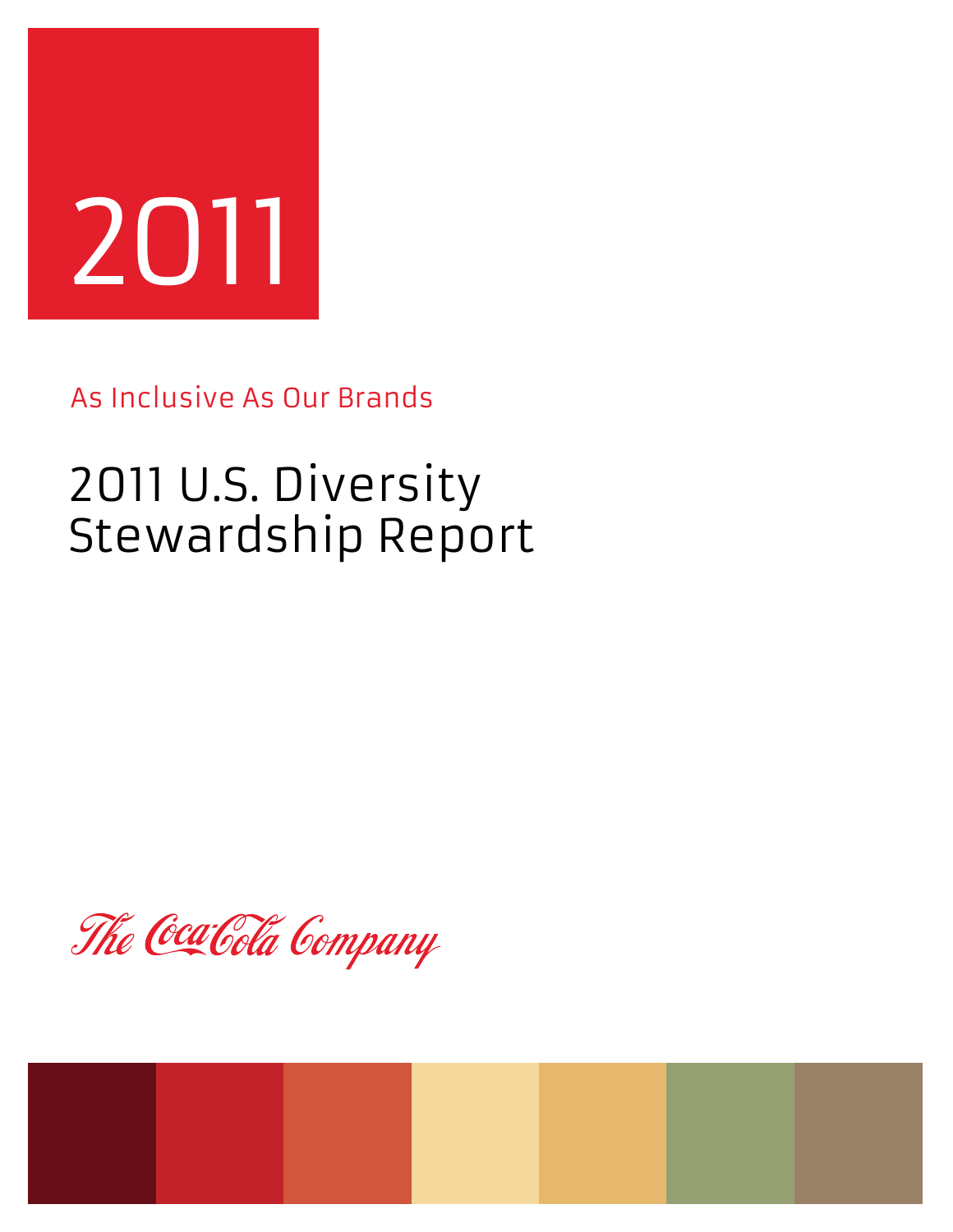The Coca-Cola Company's third U.S. Diversity Stewardship Report includes details on encouraging progress, effective action and clear commitments. It is also the first to include Coca-Cola Refreshments, our largest bottling operation in North America.

Everything we do in terms of diversity is based on a simple, powerful and global premise: Our diversity should be as inclusive as our brands.

Building a diverse and inclusive workforce is central to our 2020 Vision, which calls for us to "achieve true diversity" throughout our business.

Indeed, the real power of diversity is in the incredible synergies that result when different people and cultures come together united behind a common goal of winning and creating shared value. Extraordinary things truly happen.

Diversity has a role in each of our 2020 Vision's strategic priorities: Profit, people, portfolio, productivity, partners and planet. After all, our 2020 Vision crosses borders, oceans and cultures. Our people must understand, embrace and operate in a multicultural world marked by growing economies and a rising middle class of new consumers.

The only truly effective way to engage with that world of change and opportunity is to ensure our workforce is fully reflective of the people who represent the rich diversity of the markets, communities and people we proudly serve.

We also know this remains a work in progress. And there must be more progress ahead if we're going to move diversity to the heart of Coca-Cola.

It's not a journey that happens overnight. Progress tends to come in incremental steps. Today, those steps are accumulating and accelerating, as we move to make diversity not something our business does, but how our business works.

Best regards,

Multer Heat

Chairman and CEO The Coca-Cola Company

## Muhtar Kent



| Letter from Our Chairman and Chief Executive Officer  3 |  |
|---------------------------------------------------------|--|
|                                                         |  |
|                                                         |  |
|                                                         |  |
|                                                         |  |
|                                                         |  |
|                                                         |  |
|                                                         |  |
|                                                         |  |
|                                                         |  |
|                                                         |  |



## Contents: